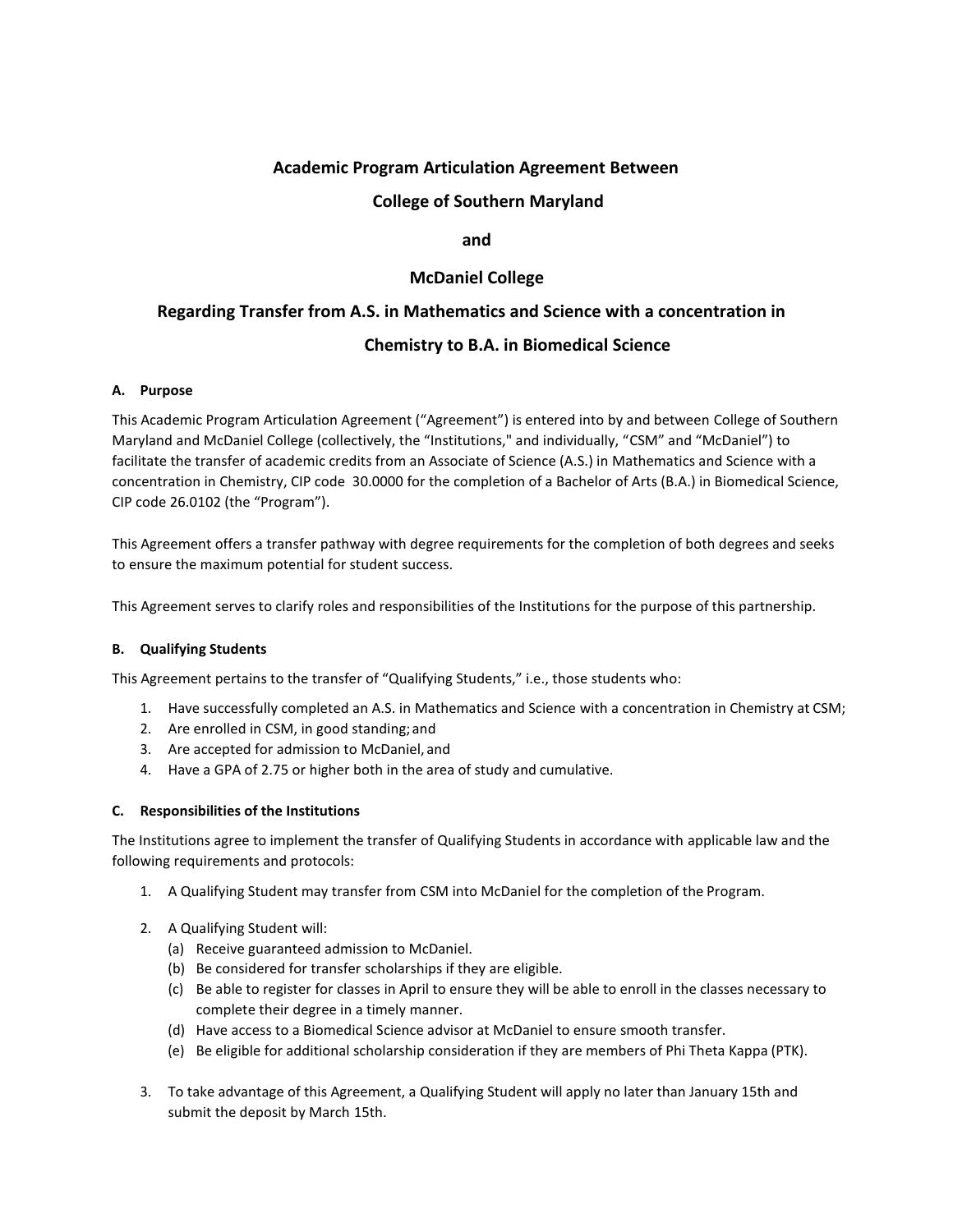- 4. If the Qualifying Student is using federal Title 38 VA Education Benefits (GI Bill® Education Benefits), the Institutions shall adhere to all applicable U.S. Department of Veterans Affairs' regulations, including the regulations governing the awarding prior credit, as regulated under Title 38, Code of Federal Regulations, Sections 21.4253(d)(3) and 21.4254(c)(4).
- 5. Each Institution shall adhere to all applicable transfer requirements set forth in the Annotated Code of Maryland and the Code of Maryland Regulations.
- 6. Each Institution shall advise students regarding transfer opportunities under this Agreement and shall advise students of financial aid opportunities and implications associated with the transfer.
- 7. Should either Institution make changes to program requirements, the institution will inform the partner institution immediately. This Agreement should be updated to reflect the changes and forwarded to the Maryland Higher Education Commission.
- 8. McDaniel shall designate, and shall provide to CSM, the contact information for a staff person at McDaniel who is responsible for the oversight of the transfer of Qualifying Students. CSM shall designate, and shall provide to McDaniel, the contact information for a staff person at CSM who is responsible for the oversight of the transfer of Qualifying Students.

|                   | <b>College of Southern Maryland</b> | <b>McDaniel College</b> |  |
|-------------------|-------------------------------------|-------------------------|--|
| Name:             | Melanie Osterhouse                  | Dr. Wendy Morris        |  |
| Title:            | <b>Assistant Dean</b>               | Dean of the Faculty     |  |
| Email address:    | mdosterhouse@csmd.edu               | wmorris@mcdaniel.edu    |  |
| Telephone number: | (443) 550-6132                      | (410) 857-2521          |  |

Contact information for person responsible for oversight:

Should the staff person or position change, the institution will promptly provide new contact information to the partner institution and inform the Maryland Higher Education Commission of the change.

#### Additional contact information:

|                   | <b>College of Southern Maryland</b>      | <b>McDaniel College</b>                     |  |  |
|-------------------|------------------------------------------|---------------------------------------------|--|--|
| Name:             | Jacqui Rogers                            | Ms. Sheila Deane                            |  |  |
| Title:            | Coordinator of Transfer and Articulation | Associate Registrar for Transfer Evaluation |  |  |
| Email address:    | jgrogers@csmd.edu                        | sdeane@mcdaniel.edu                         |  |  |
| Telephone number: | (301) 934-7571                           | (410) 857-2518                              |  |  |

#### **D. Ongoing Collaboration**

To strengthen this Agreement:

- 1. Faculty representatives from the Institutions will meet regularly to engage in ongoing discussion to enhance and strengthen this collaboration.
- 2. CSM agrees to learn about McDaniel's Biomedical Science program to highlight opportunities at McDaniel to students, as well as to have faculty serve as a resource, as available, to CSM students and faculty as guest lecturers, workshop/seminar facilitators and other program exchanges.
- 3. The Institutions agree to communicate program changes in a timely manner to avoid disruption to student progress toward degree completion.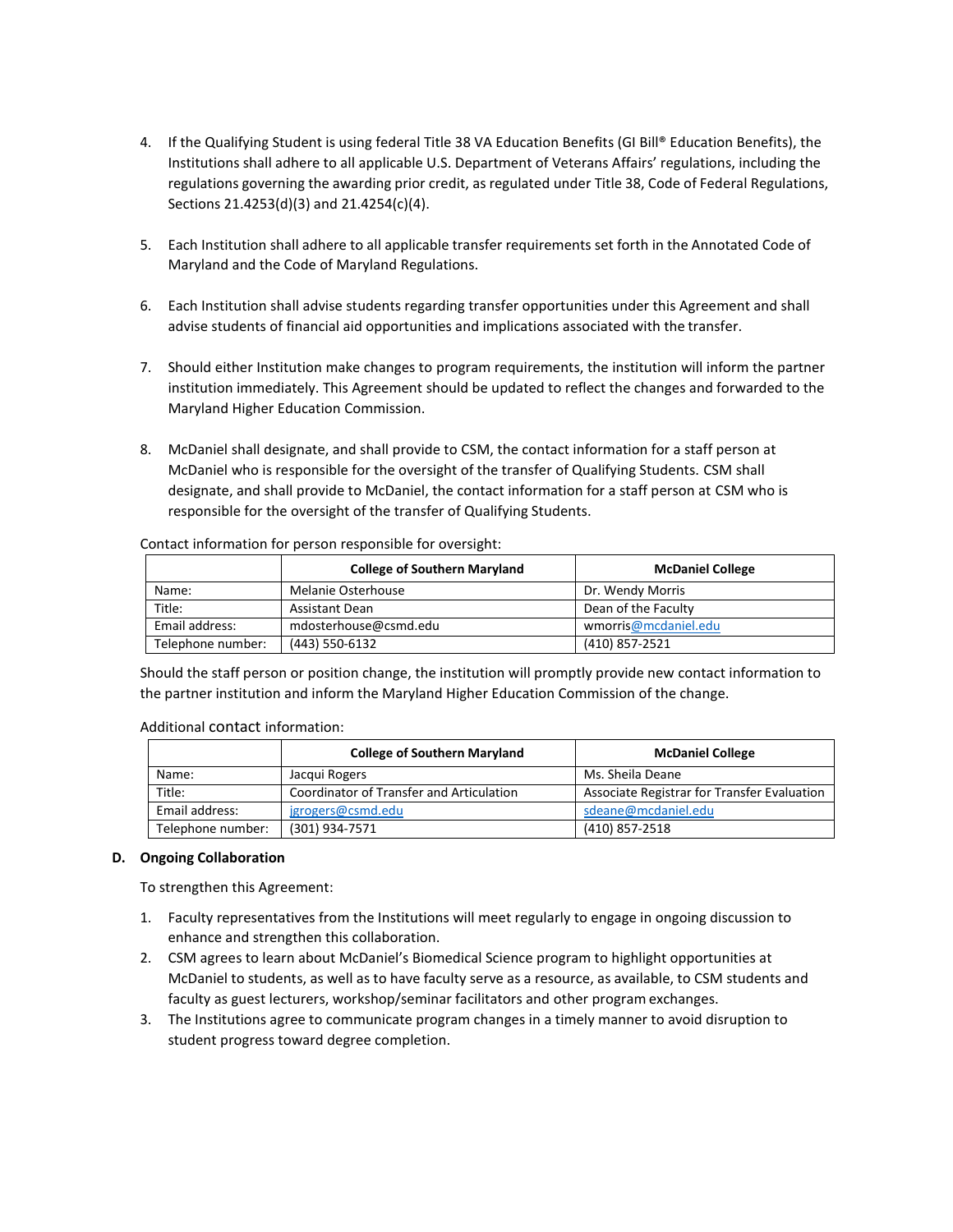#### **E. Program Articulation Agreement**

The following details a recommended course of study for students earning the A.S. in Mathematics and Science with a concentration in Chemistry at CSM transferring to McDaniel in pursuit of the B.A. degree with a major in Biomedical Science. The course recommendations are designed to meet the general education requirements of both Institutions at optimal levels. In the spirit of the College Readiness and Completion Act of 2013, this Agreement encourages the completion of all associate degree requirements.

Students interested in this program must complete the McDaniel College application process and be admitted to the College before credit evaluations are completed at McDaniel. Only courses with a "C-" or higher are eligible for transfer.

McDaniel requires students to have a minimum of 128 credit hours (credits) to graduate with a B.A. The Biomedical Science requires 76 credits. The remaining 52 (or more) credits come from electives and general education requirements. CSM requires students take a minimum of 60 credits to get an A.S. in Mathematics and Science with a concentration in Chemistry.

| <b>College of Southern Maryland</b> |                                                                           |                        | <b>McDaniel College Comparable Course</b> |                                                               |                |                   |
|-------------------------------------|---------------------------------------------------------------------------|------------------------|-------------------------------------------|---------------------------------------------------------------|----------------|-------------------|
| <b>Course</b><br><b>Number</b>      | <b>Course Name</b>                                                        | <b>Credits</b>         | Course<br><b>Number</b>                   | <b>Course Name</b>                                            | <b>Credits</b> | <b>Applied to</b> |
|                                     | <b>Courses Applied to the Biomedical Science Major</b>                    |                        |                                           |                                                               |                |                   |
| <b>BIO</b><br>1060/L                | Principles of Biology I and<br>Lab                                        | 4                      | <b>BIO 1111</b>                           | <b>Principles of Biology</b>                                  | 4              | Major, SIL        |
| <b>CHE</b><br>1200/L                | <b>General Chemistry I</b><br>and Lab                                     | $\overline{4}$         | CHE 1103                                  | <b>General Chemistry I</b><br>Structure and<br><b>Bonding</b> | 4              | Major             |
| <b>CHE</b><br>1210/L                | General Chemistry II and<br>Lab                                           | $\boldsymbol{\Lambda}$ | CHE 1104                                  | <b>General Chemistry II</b><br><b>Chemical Reactivity</b>     | 4              | Major             |
| <b>CHE</b><br>2210/L                | Organic Chemistry I and Lab                                               | $\overline{4}$         | <b>CHE 2217</b>                           | <b>Organic Chemistry I</b>                                    | 4              | Major             |
| <b>CHE</b><br>2210/L                | Organic Chemistry II and<br>Lab                                           | $\overline{4}$         | <b>CHE 2218</b>                           | <b>Organic Chemistry II</b>                                   | $\overline{4}$ | Major             |
|                                     |                                                                           |                        | <b>BIO 1117</b>                           | <b>Topics in Biology</b>                                      | 4              | Major, SIL        |
|                                     |                                                                           |                        | <b>BIO 2203</b>                           | Genetics                                                      | 4              | Major             |
|                                     |                                                                           |                        | CHE 3321                                  | <b>Biochemistry I</b>                                         | 4              | Major             |
|                                     |                                                                           |                        | <b>CHE 3322</b>                           | <b>Biochemistry II</b>                                        | 4              | Major             |
| MTH 1015                            | Introduction to Statistics                                                | $\overline{3}$         | <b>STA 2215</b>                           | Introduction to<br><b>Statistics</b>                          | 3              | Major, QR         |
|                                     |                                                                           |                        | <b>BIO 3316</b>                           | <b>Animal Physiology</b>                                      | $\overline{4}$ | Major, WID        |
| PSY 1010                            | <b>General Psychology</b><br>(Social & Behavioral<br>Sciences, Course #1) | 3                      | PSY 1106                                  | Introduction to<br>Psychology                                 | 3              | Major             |
| SOC 1010                            | Introduction to Sociology<br>(Social & Behavioral<br>Sciences, Course #2) | 3                      | SOC 1103                                  | Introduction to<br>Sociology                                  | 3              | Major, SCH        |
| ENG-1020                            | <b>Composition and Literature</b>                                         | $\overline{3}$         | <b>ENG 2110</b>                           | Writing about<br>Literature                                   | 3              | Major, TA         |
|                                     |                                                                           |                        |                                           |                                                               |                |                   |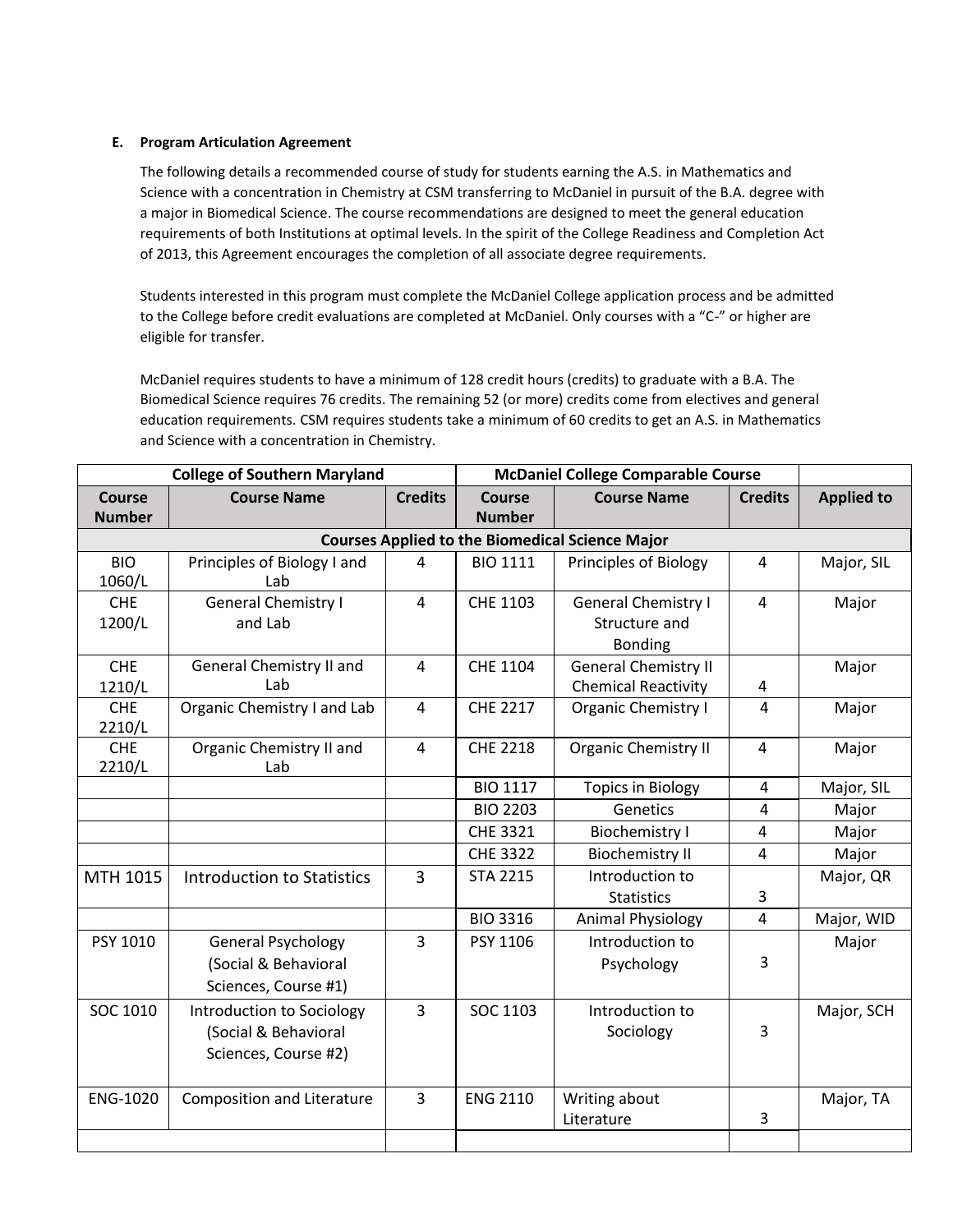|                 | PHY 1210/L: Calculus-Based Physics I:<br>Mechanics and Fluids and Lab<br><b>AND</b><br>PHY 2200/L: Calculus-Based Physics II:<br>Vibrations, Heat and Electricity and<br>Lab | 8              |                                                                  | Either:<br>PHY 1114 Introductory Physics I &<br>PHY 1115 Introductory Physics II<br>Or<br>PHY 1101 General Physics I &<br>PHY 1102 General Physics II                           | 8              | Major      |
|-----------------|------------------------------------------------------------------------------------------------------------------------------------------------------------------------------|----------------|------------------------------------------------------------------|---------------------------------------------------------------------------------------------------------------------------------------------------------------------------------|----------------|------------|
|                 |                                                                                                                                                                              |                | Either:<br>BIO 3310 Cell Biology, or<br><b>BIO 3312 Genomics</b> |                                                                                                                                                                                 | 4              | Major, WID |
|                 |                                                                                                                                                                              |                | below:                                                           | One additional course from the list<br><b>BIO 2208 Molecular Biology</b><br>BIO 2202 Comparative Anatomy of<br>Vertebrate<br>BIO 2212 Microbiology<br><b>BIO 2207 Evolution</b> | 4              | Major      |
|                 |                                                                                                                                                                              |                | Capstone: Choose One                                             | BIO 4493 Senior Colloquium, or<br>CHE 4493 Chemistry Seminar                                                                                                                    | 4              | Major, WID |
|                 |                                                                                                                                                                              |                |                                                                  | <b>Courses Applied to General Education Requirements &amp; Credits</b>                                                                                                          |                |            |
| <b>ENG 1010</b> | <b>Composition and Rhetoric</b>                                                                                                                                              | 3              | <b>ENG 1101</b>                                                  | Intro to College<br>Writing                                                                                                                                                     | 3              | CW         |
| MTH 1200        | Calculus I and Analytic<br>Geometry                                                                                                                                          | $\overline{4}$ | MAT 1117                                                         | Calculus 1                                                                                                                                                                      | $\overline{4}$ | QR         |
| MTH-1210        | Calculus II                                                                                                                                                                  | 4              | MAT 1118                                                         | Calculus 2                                                                                                                                                                      | 4              |            |
|                 | Arts & Humanities,<br>course #1*                                                                                                                                             | $\overline{3}$ |                                                                  |                                                                                                                                                                                 |                |            |
|                 | Arts & Humanities,<br>course #2*                                                                                                                                             | $\overline{3}$ |                                                                  |                                                                                                                                                                                 |                |            |
| <b>FYS 1010</b> | First Year Seminar                                                                                                                                                           | 3              |                                                                  |                                                                                                                                                                                 |                |            |
|                 |                                                                                                                                                                              |                |                                                                  | Second Language                                                                                                                                                                 | $0 - 8$        | <b>SL</b>  |
|                 |                                                                                                                                                                              |                |                                                                  | Multicultural course                                                                                                                                                            | 4              | M          |
|                 |                                                                                                                                                                              |                |                                                                  | <b>International Western</b><br>or Nonwestern course                                                                                                                            | 4              | I or IN    |
|                 |                                                                                                                                                                              |                |                                                                  | International<br>Nonwestern course                                                                                                                                              | 4              | IN         |
|                 |                                                                                                                                                                              |                |                                                                  | <b>Creative Expression</b><br>course                                                                                                                                            | 4              | <b>CE</b>  |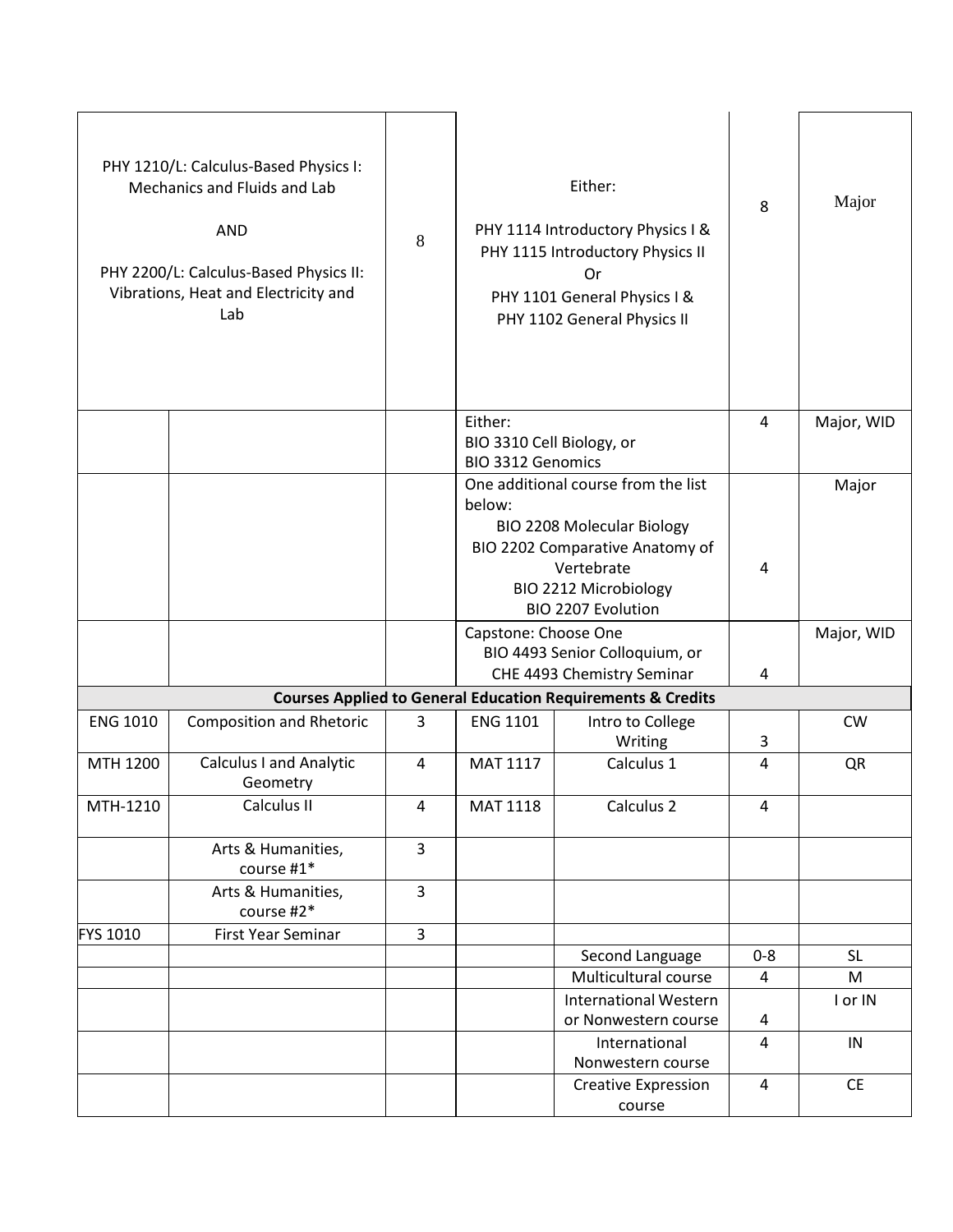|                                        |  |          | Jan Term                     |           |            |
|----------------------------------------|--|----------|------------------------------|-----------|------------|
|                                        |  | MDC 3100 | My Career                    |           | <b>MC</b>  |
|                                        |  |          | <b>Experiential Learning</b> | 0-4       | <b>EXP</b> |
|                                        |  |          | Elective Courses             | $14 - 26$ |            |
| <b>Total Credits Transferred</b><br>60 |  |          | <b>Total Credits</b>         | 128       |            |

\*Depending upon the 3 courses students select at CSM to meet their Arts & Humanities courses and their elective course, they may be able to satisfy additional general education requirements at McDaniel College: Creative Expression (CE), Multicultural (M), International Nonwestern (IN), or International (I). Students can contact the CSM advising office or the McDaniel registrar's office regarding which CSM classes transfer as McDaniel general education classes.

Upon completion of their A.S. degree, students will receive a waiver to the McDaniel Plan requirements of First Year Seminar and My Design. Students may also wish to achieve proficiency in a second language, as this is a requirement at McDaniel.

The plan outlined results in 60 earned credits, which is considered sophomore class level at McDaniel (32-63.5 credits). Students may wish to complete one additional course at CSM to enter McDaniel at the junior class level (64-95.5 credits). Students can transfer a maximum of 64 credits.

Students should contact the Admissions Office to learn about scholarship and need-based financial aid opportunities that may be available.

#### **F. Term and Termination**

- 1. This Agreement shall be effective on the date that it is signed by the appropriate and authorized representatives of each Institution.
- 2. Either Institution may, at its sole discretion, terminate this Agreement upon delivering 180 days written notice to the other Institution and the Maryland Higher Education Commission. Such termination will not affect the participation in the articulated programs of those CSM students who have been fully or conditionally admitted to McDaniel.
- 3. Both Institutions agree to meet once every 3 year(s) to review the terms of this agreement.

#### **G. Amendment**

- 1. This Agreement constitutes the entire understanding and agreement of the Institutions with respect to their rights and obligations in carrying out the terms of the Agreement and supersedes any prior or contemporaneous agreements or understandings.
- 2. This Agreement may be modified only by written amendment executed by both Institutions.
- 3. Minor adjustments to course titles and/or sequential numbering do not require mutual written consent.

#### **H. Governing Law**

This Agreement shall be governed by, and construed in accordance with, the laws of the State of Maryland.

#### **I. Counterparts**

This Agreement may be executed in counterparts, each of which shall be deemed to be an original, but all of which, taken together, shall constitute one and the same agreement.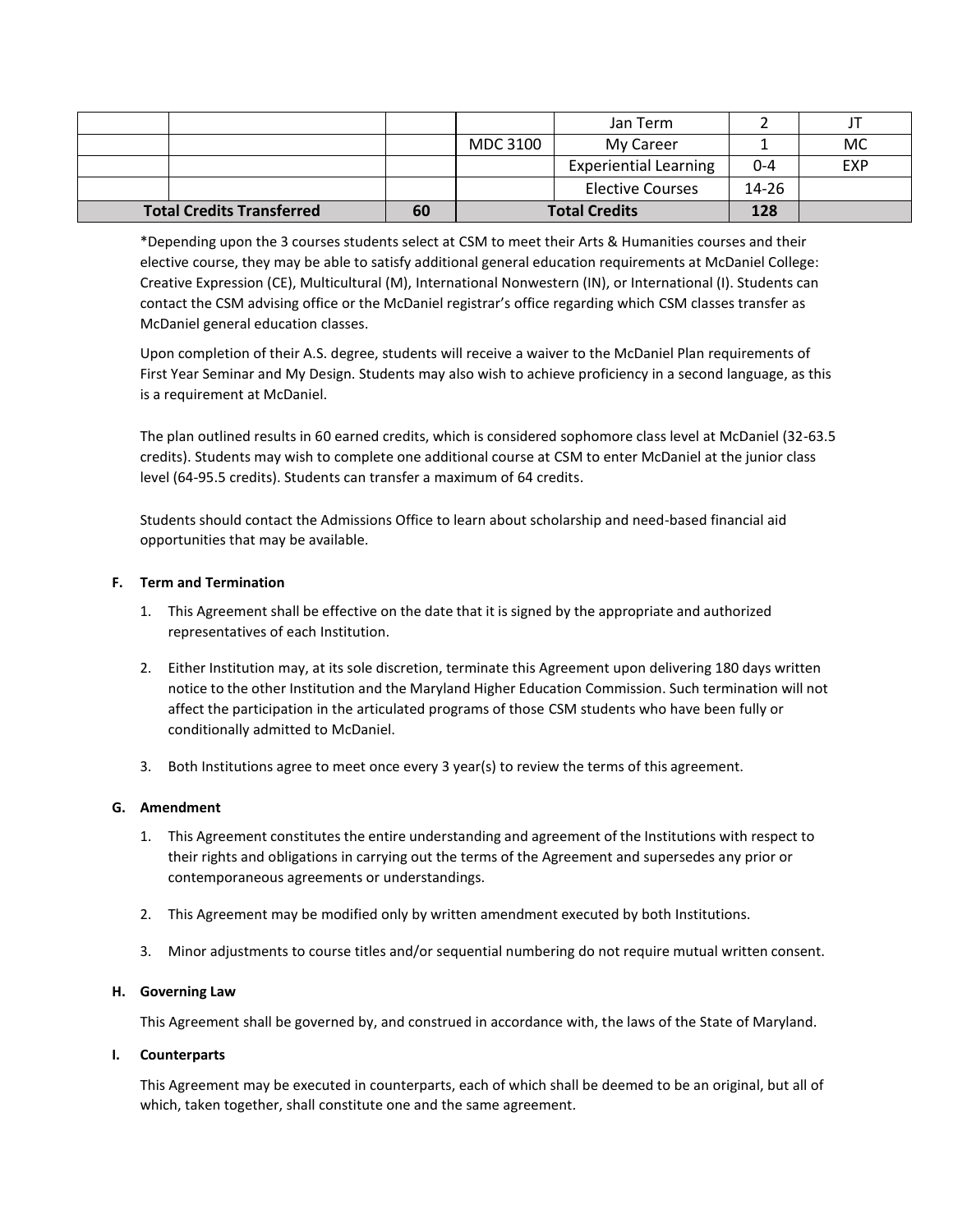#### **J. Notice of Agreement**

- 1. The Institutions agree to provide a copy of this Agreement, with any amendments, to the Maryland Higher Education Commission.
- 2. The Institutions agree to provide copies of this Agreement to all relevant individuals and departments of the Institutions, including but not limited to students, academic department chairs participating in the transfer, offices of the president, registrar's offices, and financial aid offices.

#### **K. No Third-Party Beneficiaries**

There are no third-party beneficiaries to this Agreement.

#### **L. Representations and Warranties of the Parties**

Both Institutions represent and warrant that the following shall be true and correct as of the Effective Date of this Agreement, and shall continue to be true and correct during the term of this Agreement:

- 1. The Institutions are and shall remain in compliance with all applicable federal, state, and local statutes, laws, ordinances, and regulations relating to this Agreement, as amended from time to time.
- 2. Each Institution has taken all action necessary for the approval and execution of this Agreement.

IN WITNESS WHEREOF, the parties hereto have caused this Agreement to be executed by their duly authorized representatives.

By:

Roger N. Casey, Ph.D. President McDaniel College

 9/24/2020 Date

By: Maureen Murphy

Maureen Murphy, Ph.D. President College of Southern Maryland

Sep 25, 2020

Date

rilia, By:

 Julia Jasken, Ph.D. Executive Vice President/Provost McDaniel College

September 24, 2020

By: [Eileen Abel \(Oct 1, 2020 09:19 EDT\)](https://na2.documents.adobe.com/verifier?tx=CBJCHBCAABAAdp0MwbgALk81LYg_TRSatdTMqJWzQ3DG)

Eileen Abel, Ph.D. Vice President of Academic Affairs College of Southern Maryland

\_

Oct 1, 2020

Date

Date